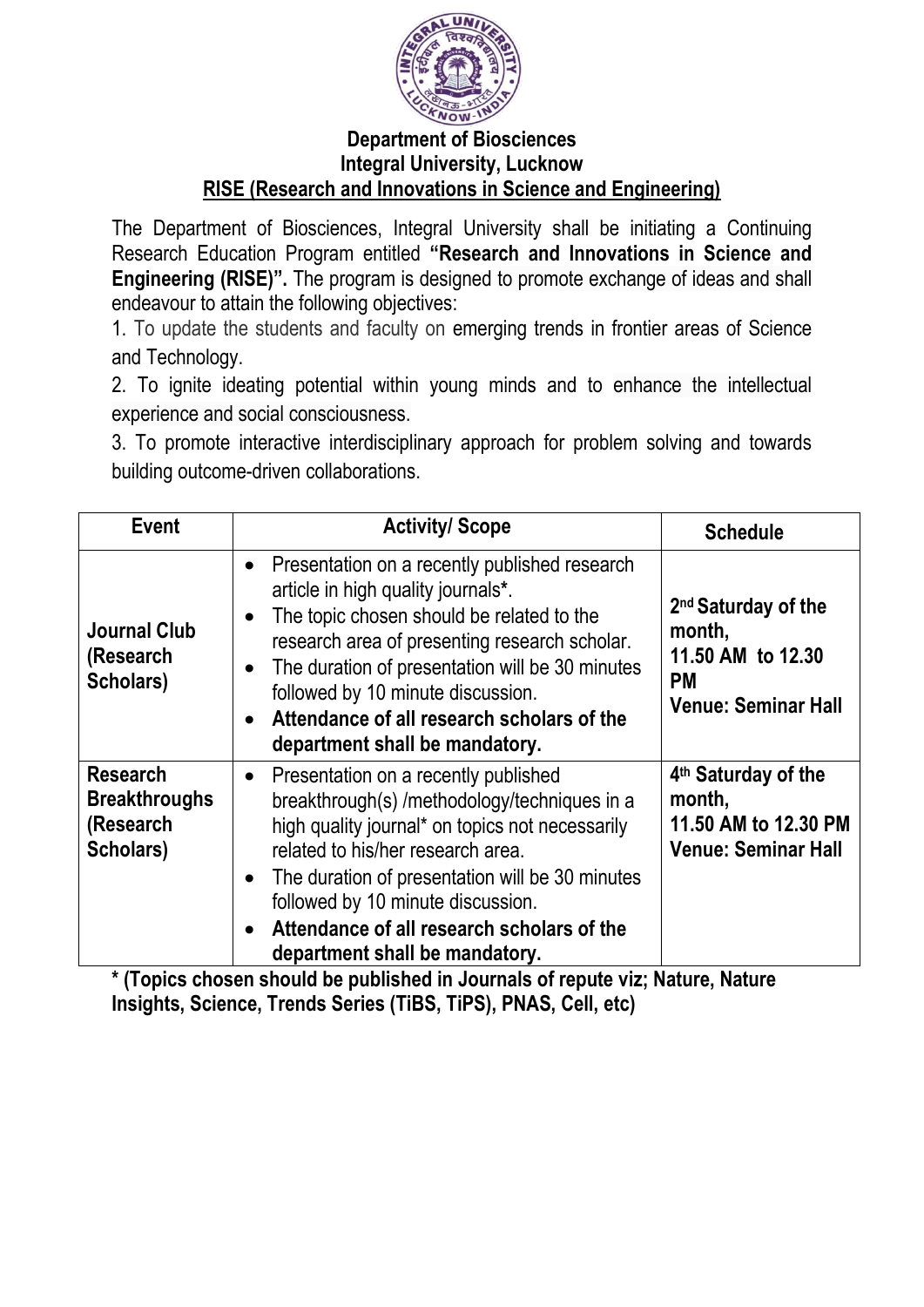## **RISE (Research and Innovations in Science and Engineering) Series Committee members:**

- 1. Dr. Snober S. Mir, Chairperson<br>2. Dr.Mohd.Salman Khan. Convenor
- 2. Dr.Mohd.Salman Khan,
- 3. Dr.Irfan A.Ansari, Co- Convenor
- 4. Dr. Swati Sharma, Member
- 5. Dr. Uzma Afaq, Member
- 6. Dr. Mohd. Ashfaque, Member
- 7. Supervisor of the concerned student, Member